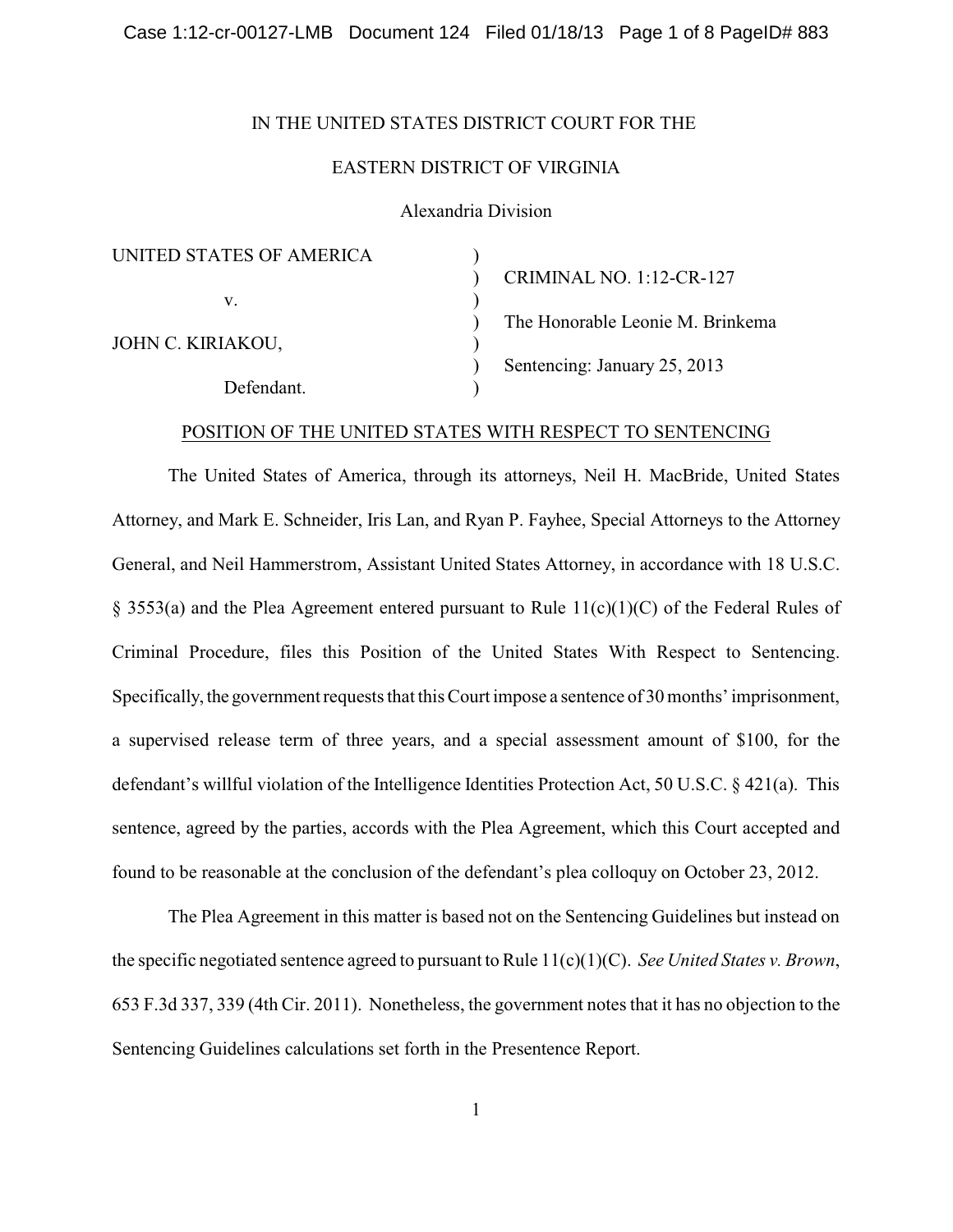# I. The Agreed Sentence of 30 Months Is Reasonable

# 1. Applicable Law

Section 3553 provides that the court should consider the nature and circumstances of the offense and characteristics of the defendant. 18 U.S.C. § 3553(a)(1). In addition, it states that the court must consider other factors, including the need for the sentence "to reflect the seriousness of the offense, to promote respect for law, and to provide just punishment for the offense; [and] to afford adequate deterrence to criminal conduct." 18 U.S.C. § 3553(a)(2)(A) & (B). In addition, the sentence should protect the public from further crimes of the defendant and provide the defendant with needed correctional treatment. 18 U.S.C.  $\S$  3553(a)(2)(C) & (D).

# 2. Discussion

As this Court determined in accepting the Plea Agreement, a sentence of 30 months is reasonable under 18 U.S.C. § 3553(a), given the nature and circumstances of the offense, the characteristics of the defendant, and the purposes of sentencing.

As reflected by the Statement of Facts and the Presentence Report, by the time of the illegal disclosures, the defendant was a former CIA officer who had held numerous security clearances and had signed multiple non-disclosure agreements acknowledging that unauthorized disclosures of classified information could cause irreparable injury to the United States or be used to advantage by a foreign nation. (Statement of Facts ¶¶ 2-6). At the time of the disclosures, based on the emails reviewed by the government, defendant was engaged in a concerted campaign to raise his media profile, principallyto advance his private pecuniaryinterests through, among other things, consulting engagements, publication of editorials, more remunerative and secure employment, and sales of his forthcoming book. (*See, e.g.*, John Kiriakou, *The Reluctant Spy: My Secret Life in the CIA's War*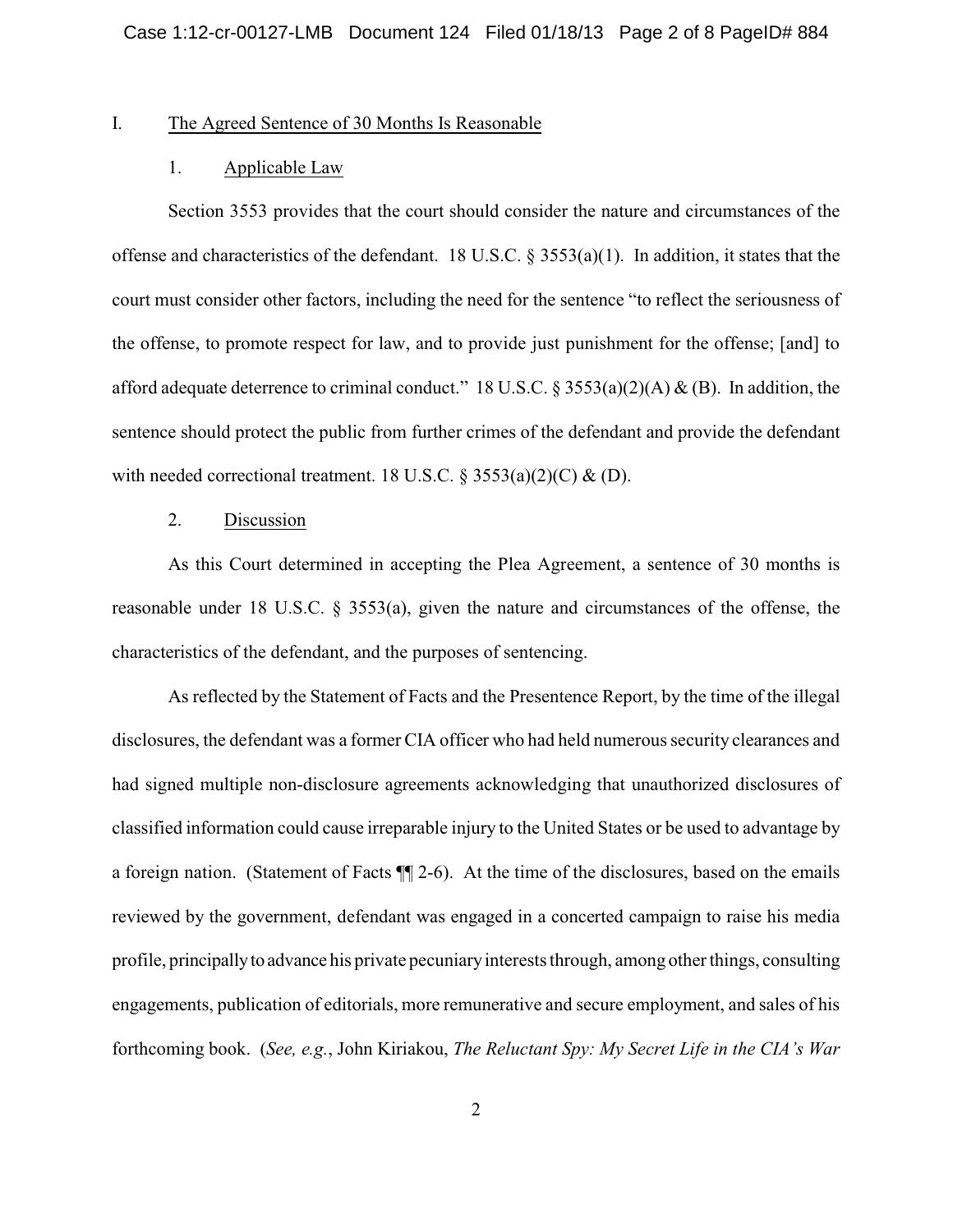*on Terror* (2009)).

Despite knowing the grave damage that disclosures of classified information could cause, Kiriakou willfully disclosed to a journalist ("Journalist A") the name of a covert agent whose association with the CIA had been classified for more than twenty years ("Covert Officer A"), as well as classified information reflecting Covert Officer A's association with a CIA counterterrorism program known as the Rendition, Detention, and Interrogation Program (the "RDI Program") and a particular RDI operation. (Statement of Facts ¶¶ 7-13, 15-16). Indeed, and as he admitted in the Statement of Facts, the defendant made these disclosures, knowing that the government was taking affirmative measures to conceal Covert Officer A's intelligence relationship to the United States (Statement of Facts ¶ 8; *see also id.* ¶ 14 (reflecting defendant's admission to FBI agents that he was aware that Covert Officer A's "entire career was undercover")). Notwithstanding his recent unsworn denials reported in the media, *see* Scott Shane, *From Spy to Source to Convict*, N.Y. TIMES, Jan. 6, 2013, at A1 ("'If I'd known the guy was still under cover, Mr. Kiriakou said, 'I would never have mentioned him.'"), the defendant had specifically disavowed to this Court, under affirmation, that he had acted by "accident or mistake," and agreed instead that he acted "willfully," that is, he "knew the disclosure was illegal." (Statement of Facts ¶ 16). To the extent the defendant falsely denies

KIRIAKOU: Yes.

(Dkt. No. 119 (10/23/2012 Tr. 21 at 2-12) (emphasis added)).

 $<sup>1</sup>$  Defendant testified as follows at his change of plea hearing:</sup>

THE COURT: Do you agree that in the 2008-2009 time period, in this district and elsewhere, that you *intentionally* — and *that means not by an accident or mistake* — disclosed information identifying a covert agent to an individual not authorized to receive classified information, and that *at that time, you knew* that the information disclosed identified the covert agent and that the United States government was taking affirmative measures to conceal that covert agent's intelligence relationship to the United States? Do you agree that that happened?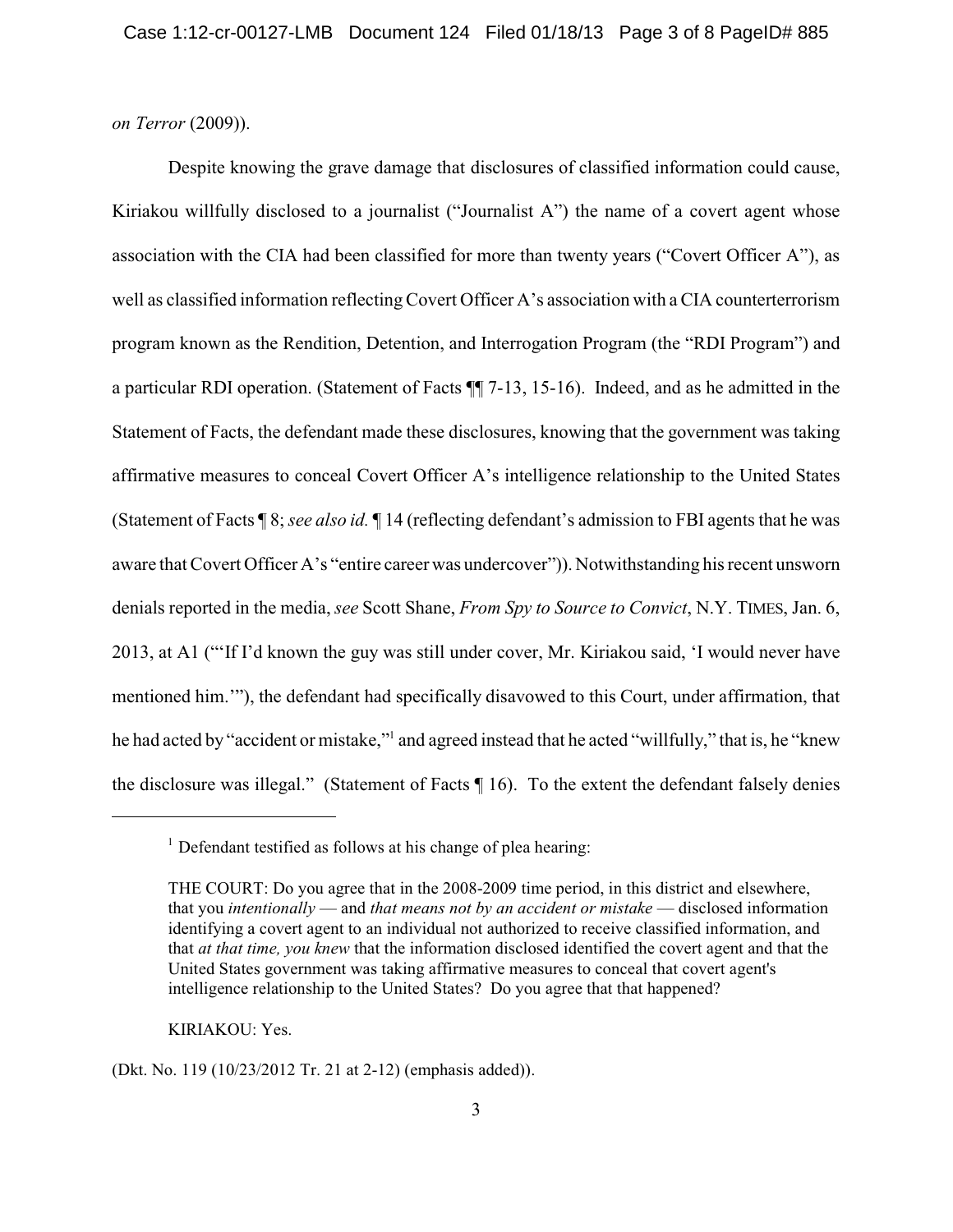elements of the offense or relevant conduct in a sentencing allocution, or again seeks to claim the misbegotten title of whistleblower, $3$  such a claim should be squarely rejected and considered as a repudiation of his acceptance of responsibility for the criminal conduct he committed.

The defendant's illegal conduct was not limited his disclosures concerning Covert Officer A. Similarly, as Kiriakou admitted in the Statement of Facts, defendant also disclosed in series of emails to another journalist ("Journalist B") classified information reflecting the association of another CIA officer ("Officer B"), who was not a covert agent, to a particular operation in Pakistan in or about March 2002 to capture Abu Zubaydah (the "Abu Zubaydah operation"), despite knowing that Officer B's association to the operation was classified. (Statement of Facts ¶¶ 18-20). The defendant subsequently lied about both of these disclosures in a January 19, 2012 interview with agents from the Federal Bureau of Investigation, stating that he never provided Covert Officer A's name or any other information about Covert Officer A to any journalist. (Statement of Facts  $\P$  14, 20). Defendant's deceit was also evident in his lies intended to trick the CIA Publication Review

 $2$  This Court has already rejected defendant's claim of vindictive prosecution, which defendant has nonetheless persisted in asserting elsewhere by falsely suggesting a linkage between this prosecution and his 2007 comments to ABC News and other media outlets. As the government has previously noted, the genesis of this prosecution was entirely unrelated to such statements by the defendant, and Kiriakou's claim to be a whistleblower can also be easily dismantled in light of his own prior statements. (*See* Dkt. No. 50 at 8-16). Specifically, Kiriakou relies heavily on his media statements about an interrogation technique known as waterboarding, referring in particularto statements made during a December 2007 interview with ABC. (*See, e.g.*, Dkt. No. 46 at 2). But Kiriakou's reliance on this interview is misplaced. Despite describing the technique as torture, he defended the technique, describing it as "something we needed to do"; as effective, given that "[t]he threat information that [Abu Zubaydah] provided disrupted a number of attacks, maybe dozens of attacks"; and legal, *i.e.*, "done within the rules." (*Id.* at 9 (citing *Transcript of ABC News Interview with John Kiriakou*, dated Dec. 10, 2007)). At the same time, Kiriakou explained that he came forward because he thought the CIA "had gotten a bum rap on waterboarding." *Live with Dan Abrams for December 11, 2007*, MSNBC [http://www.msnbc.msn.com/id/22221848/#.UPhccpLNltk](http://www.msnbc.msn.com/id/22221848/) (last visited Jan. 17, 2013). Along the same lines, it is noteworthy that Kiriakou never suggested that Covert Officer A or Officer B engaged in wrongdoing in his emails to journalists. To the contrary, Kiriakou has described Covert Officer A as a "very good guy" (FBI Tr. 40), and claimed to have once been friends with Officer B. (FBI Tr. 28).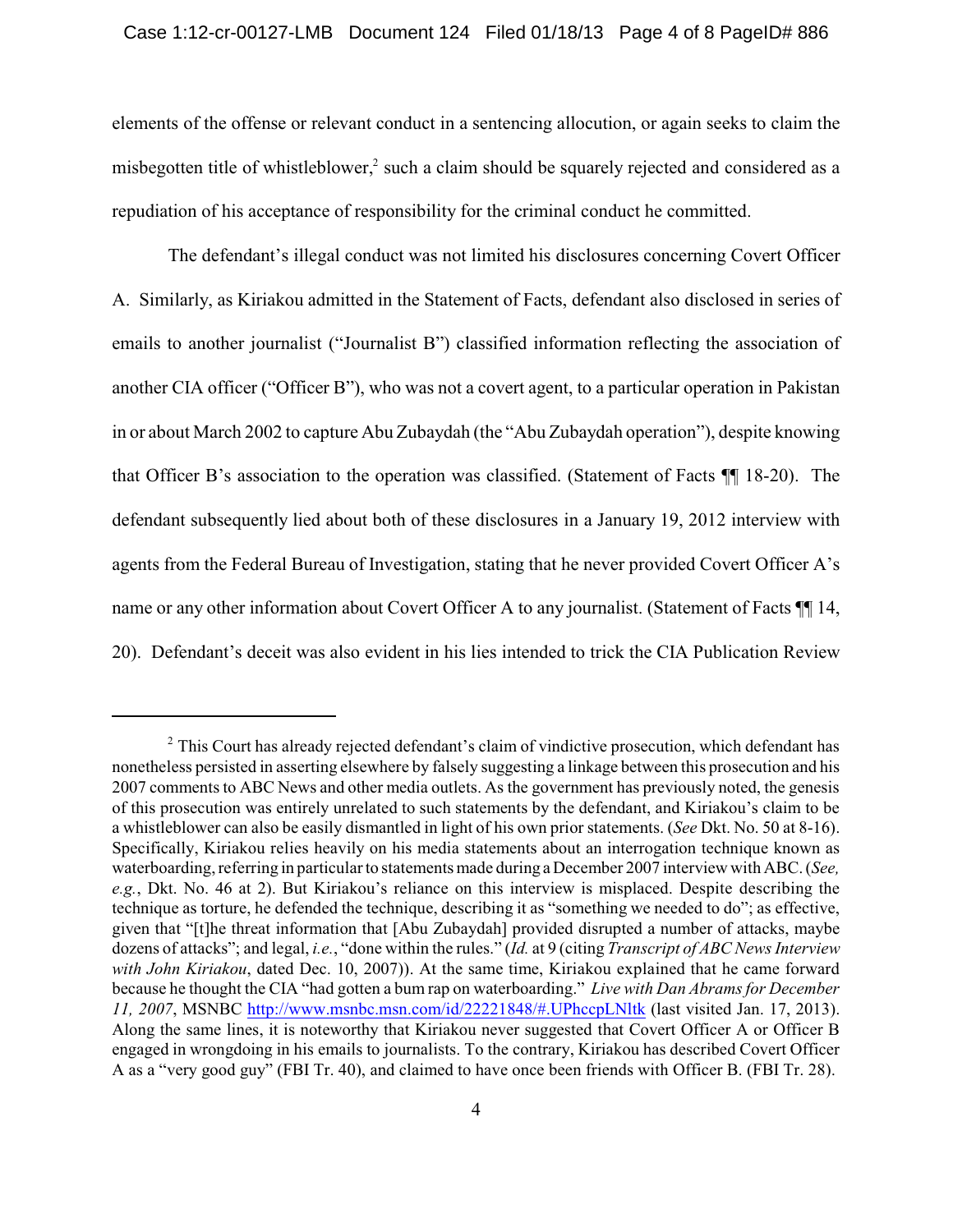### Case 1:12-cr-00127-LMB Document 124 Filed 01/18/13 Page 5 of 8 PageID# 887

Board into inadvertently authorizing the publication of classified information. (Statement of Facts ¶¶ 21-26; Complaint ¶¶ 41-50; Complaint ¶ 48 ("I laid it on thick. And I said some things were fictionalized when in fact they weren't.")).

The kind of damage caused by the defendant's disclosures cannot be underestimated, and the disclosure of the identity of Covert Officer A is particularly compelling from a damage perspective. As the government has learned from Covert Officer A, his identity was so closely held for two decades, that even some members of his own immediate family did not know about his association with the CIA, let alone with any particular program or operation. (*See* Covert Officer A Victim Impact Letter). When viewed in this light, one gains a deeper understanding of not only the potential grave damage to national security, but also to Covert Officer A's personal safety and life. Indeed, it is for these reasons the government prosecutes the kind of criminal conduct perpetrated by the defendant, why it did so in this case, and why these criminal prohibitions are necessary to deter such conduct and meet the government's compelling national security interests.

 It is also worth noting that the investigation that led to the discovery of Kiriakou's illegal disclosures began because photographs of CIA and other sensitive government personnel were discovered in the cells of high-value detainees at Guantanamo Bay, Cuba, and the identities of covert personnel appeared in a classified defense filing before the Military Commission at Guantanamo, despite having never been produced through authorized channels. (Affidavit in Support of Criminal Complaint, No. 1:12MJ33 (January 23, 2012) at 2-3, ¶¶ 4-6). The packet of photographs included four photographs of Officer B (*id.* at 20, ¶ 37), and the classified defense filing included both the true names of Covert Officer A and Officer B and their association with the RDI program. (*Id*. at 13, ¶ 23 (regarding Covert Officer A); *id.* at 21, ¶ 38 (regarding Officer B)). Through its investigation,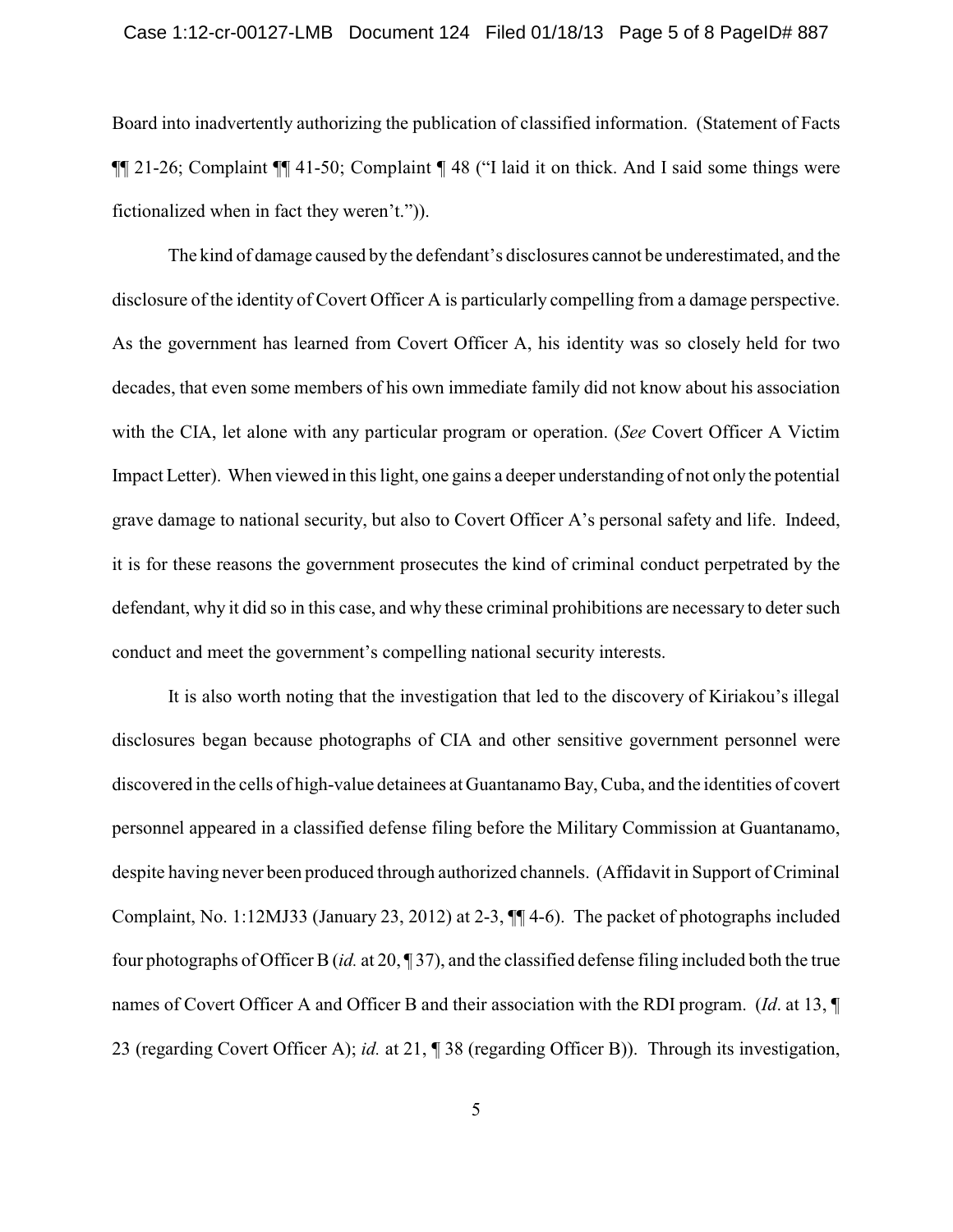### Case 1:12-cr-00127-LMB Document 124 Filed 01/18/13 Page 6 of 8 PageID# 888

the government learned that an investigator assisting the defense team representing one or more of the high-value detainees had been looking for information regarding Covert Officer A and Officer B, but had been unable to successfully identify either officer, until Journalist A provided to him Covert Officer A's name and Officer B's telephone number (*id.* at 4-5, ¶ 10; *id.* at 12-13, ¶ 22; *id.* at 20,  $\llbracket$  26) — the very two pieces of information that the defendant had previously provided Journalist A, as described above. In short, defendant's illegal disclosures led directly to Officer B being secretly photographed and his photographs being tendered to high-value Guantanamo terrorist detainees — a result Kiriakou himself described as "terrifying." (*Id.* at 20, ¶ 36; Dkt. No. 50 at 11).

Finally, it is noteworthy that the two charged disclosures concerning Covert Officer A and Officer B were but the tip of the iceberg: the defendant's emails seized during the investigation revealed that Kiriakou disclosed to journalists information about dozens of CIA officers, including numerous covert officers of the National Clandestine Service beyond the one identified in the indictment, as well as others since retired. (CIA01800-21). As the narrowly framed charges reflect, the government was required to "balanc[e] the need for prosecution and the possible damage that a public trial [would] require by way of the disclosure of vital national interest secrets in a public trial." *United States v. Morison*, 844 F.2d 1057, 1067 (4th Cir. 1988). For purposes of sentencing, however, it is sufficient to note that for Kiriakou the charged conduct was in no sense aberrational or reflective of an atypical lapse of judgment.

Having worked fifteen years as a former CIA officer, Kiriakou knew this course of conduct was illegal; he had been warned of the consequences; he knew personally and intimately the grave dangers disclosures such as his posed to those who serve the United States; and he chose repeatedly to violate the law, despite all this. In making these decisions, Kiriakou intentionally betrayed the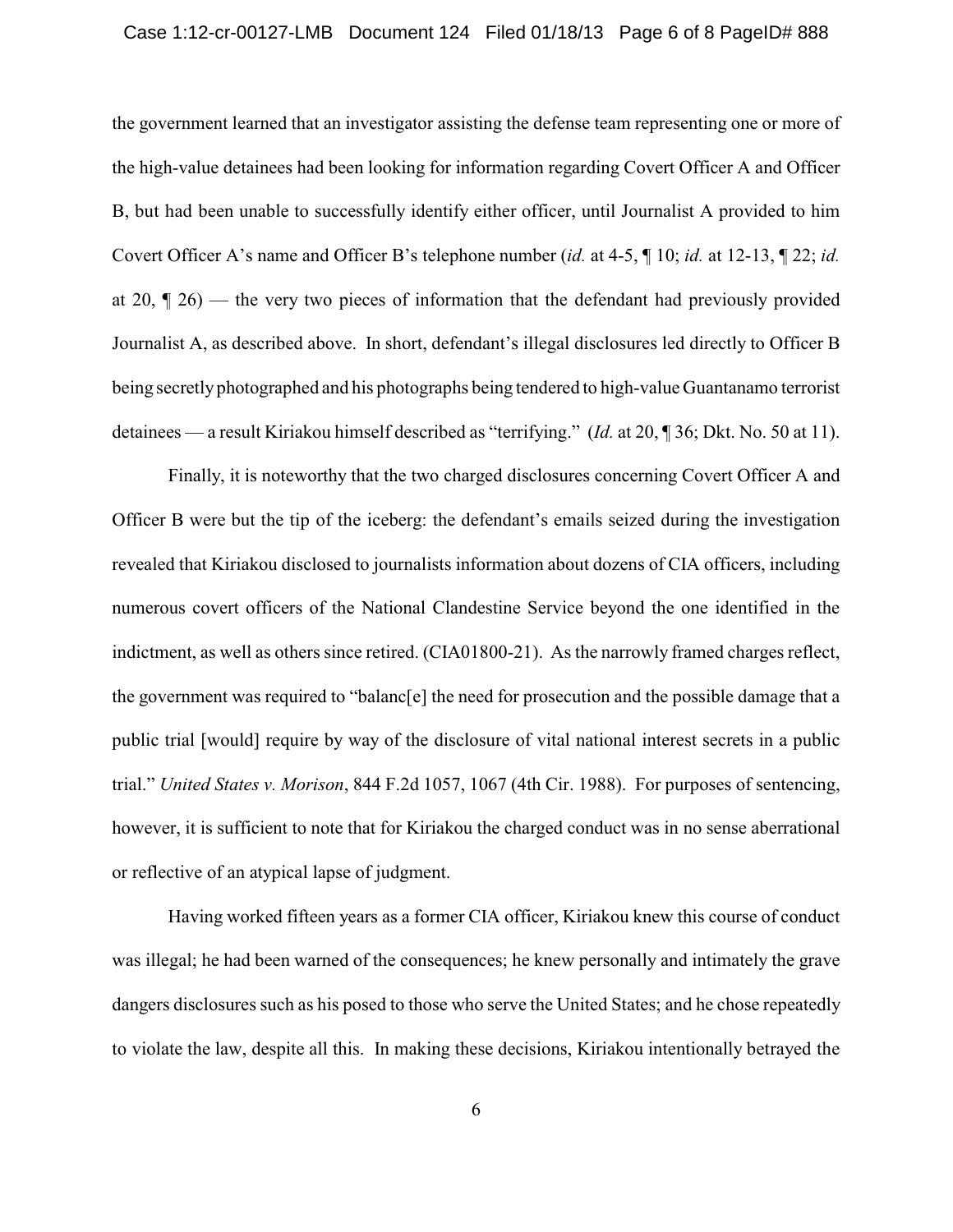# Case 1:12-cr-00127-LMB Document 124 Filed 01/18/13 Page 7 of 8 PageID# 889

trust that had been bestowed on him by the United States, and he betrayed numerous former colleagues who serve the United States in circumstances where silence is their only safety.

# II. Conclusion

For the reasons stated, the United States respectfully requests that this Court impose a sentence of 30 months of incarceration, with a supervised release term of three years.

Respectfully Submitted,

Neil H. MacBride United States Attorney

By:  $/s/$ 

Mark E. Schneider / Iris Lan / Ryan Fayhee Special Attorneys to the Attorney General

Neil Hammerstrom Assistant U.S. Attorney